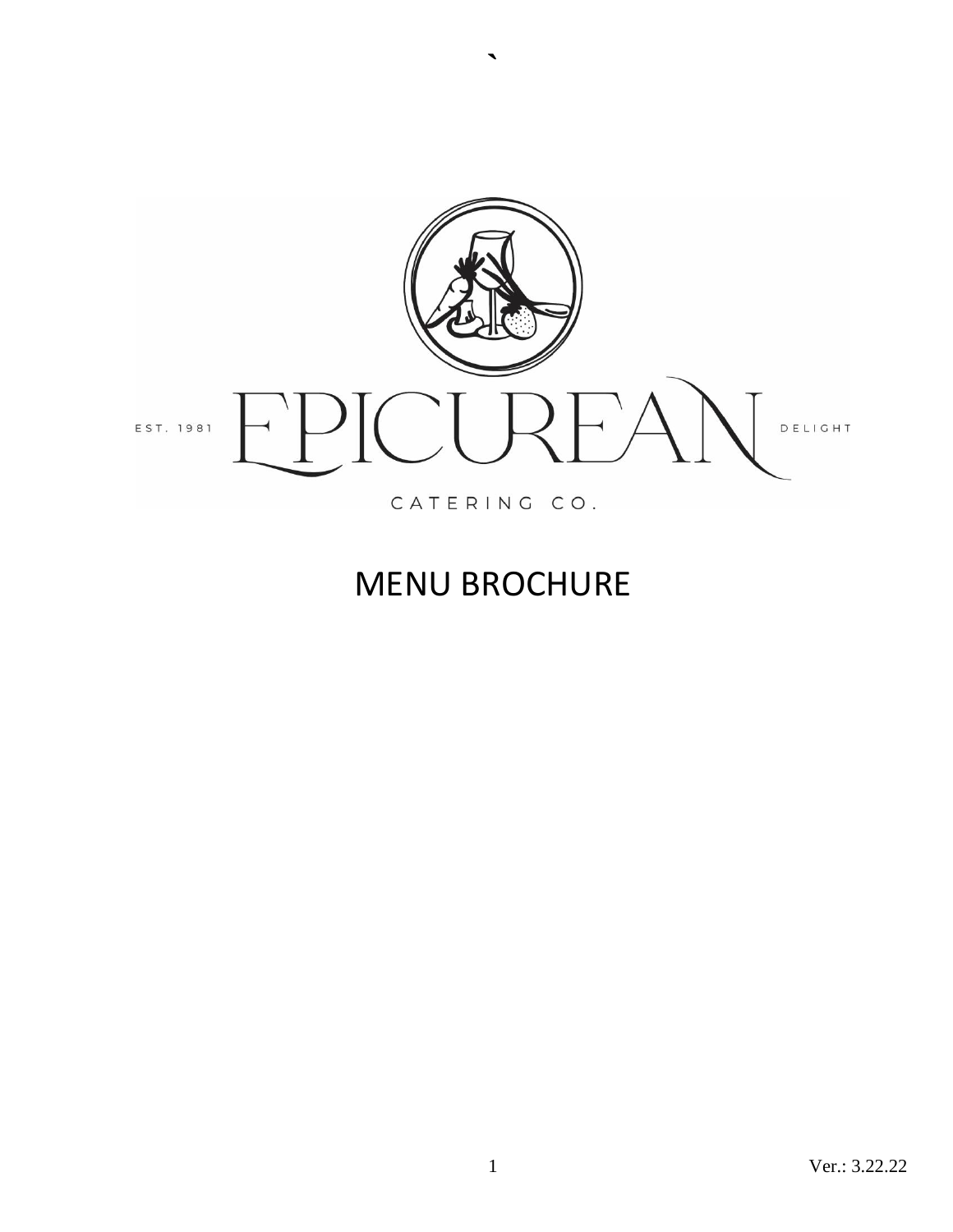# Introduction

Epicurean Delight is the largest, most experienced off premise caterer in the area. By choosing the best-inclass for peace of mind, you can truly relax and enjoy your special day. From logistical & menu planning, china, linens, and vendor recommendations, we will work with you to ensure your event is flawless.

Our food selections are constantly evolving to reflect the tastes and interests of our discerning customers. Our menu reflects our continuous growth in the expertise of fine cuisine and food preparation. We always utilize the freshest ingredients and whenever possible we source local products. Fabulous cuisine, service, presentation, and customer relations are the hallmarks of our growth.

### Designing Your Menu

We customize and tailor each proposal to the specific wishes of our customers. This allows for the greatest flexibility in menu selection, service style and pricing. Therefore, we always recommend our clients begin the process of menu selection, by first browsing this Menu Brochure to familiarize themselves with our options and to identify the selections that interest them the most. Our expert team of culinary specialists can take those ideas and design a menu that is thoughtful and specific to each clients wishes.

### Service Styles and Pricing

There are four primary service styles that we use for staffed events: Plated, Stations, Buffet & Family.

Plated meal packages provide a more formal dining experience. For this style service each guest chooses their Entrée option in advance of the event. Every dish is artfully plated for an exquisite high-end presentation.

Station meal packages provide the most dynamic, fun, and interactive service style. Many are staffed with our team members who prepare dishes to order in front of your guests. The station serviced events are best suited to event spaces that provide plenty of space for the stations to be spread out.

Buffet meal packages offer a more casual dining style and allow for a beautiful table display.

Family meal packages are a wonderful option for more intimate gatherings. Food for this style service is presented on beautifully garnished platters that are provided for each guest table. Our staff will deliver the platters and the guests then pass and/or serve each dish to one another at the table. This makes for an intimate social dining experience.

\*Due to logistical challenges with the family style, we cannot accommodate this service style for events with over 75 guests.

Pricing: for all these packages is a la carte. Pricing for each individual item can vary depending on several factors such as the service style, number of quests, total number of selections, selection customizations, etc. Therefore, we provide price estimates once an initial menu has been designed.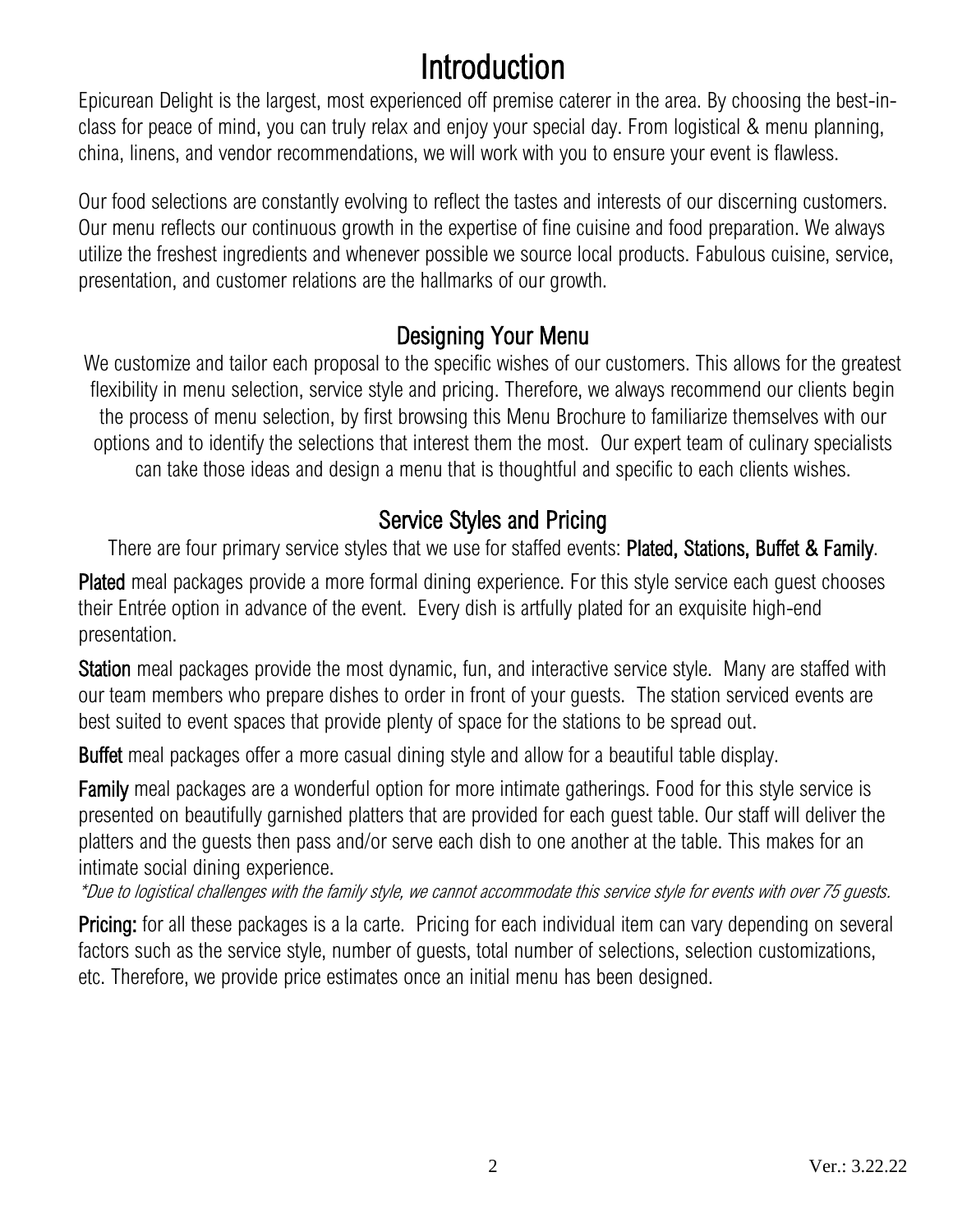### What is Included

Included with the pricing for all our catering services are all Plateware, Glassware & Silverware. For all serviced events we prepare your food onsite so that you have the freshest and highest quality finished product. To do this we can supply all the cooking equipment and prep area tables at no additional cost. All we require is a covered and enclosed space with reasonable access to power. Finally, when you choose Epicurean Delight Catering you get so much more than just delicious catered food; the presentation of your dishes is paramount. Whether your catering is for delivery or a serviced event your food is presented with unique and beautiful garnishes that entice all your senses.

\*Note: The Server Fee is an additional charge. This fee is generally an estimated 20% of the total Bill.

### Additional Services

There are several other services that we can provide to help you streamline your planning process. Bartenders: Our bartenders are PA RAMP Certified. They come prepared with all the basic tools necessary to execute a bar service: wine & beer bottle openers, shakers, strainers, ice scoops and ice buckets, etc. (We require at least 1 bartender for every 75 guests)

Soft Drink Package: Soda / Mixers / Bar Fruit / Ice: These can all be added to your estimate for a nominal fee. This includes coke, diet, sprite, ginger ale, tonic, club, water / Cranberry juice, Orange Juice, pineapple juice, sour mix / Oranges, Lemons, Limes, Cherries, Olives. Additional garnishes and mixers can be supplied upon request.

We look forward to having the opportunity to work with you!

Please don't hesitate to contact us if you have any questions or concerns. 570.388.2911 | info@theepicureandelight.com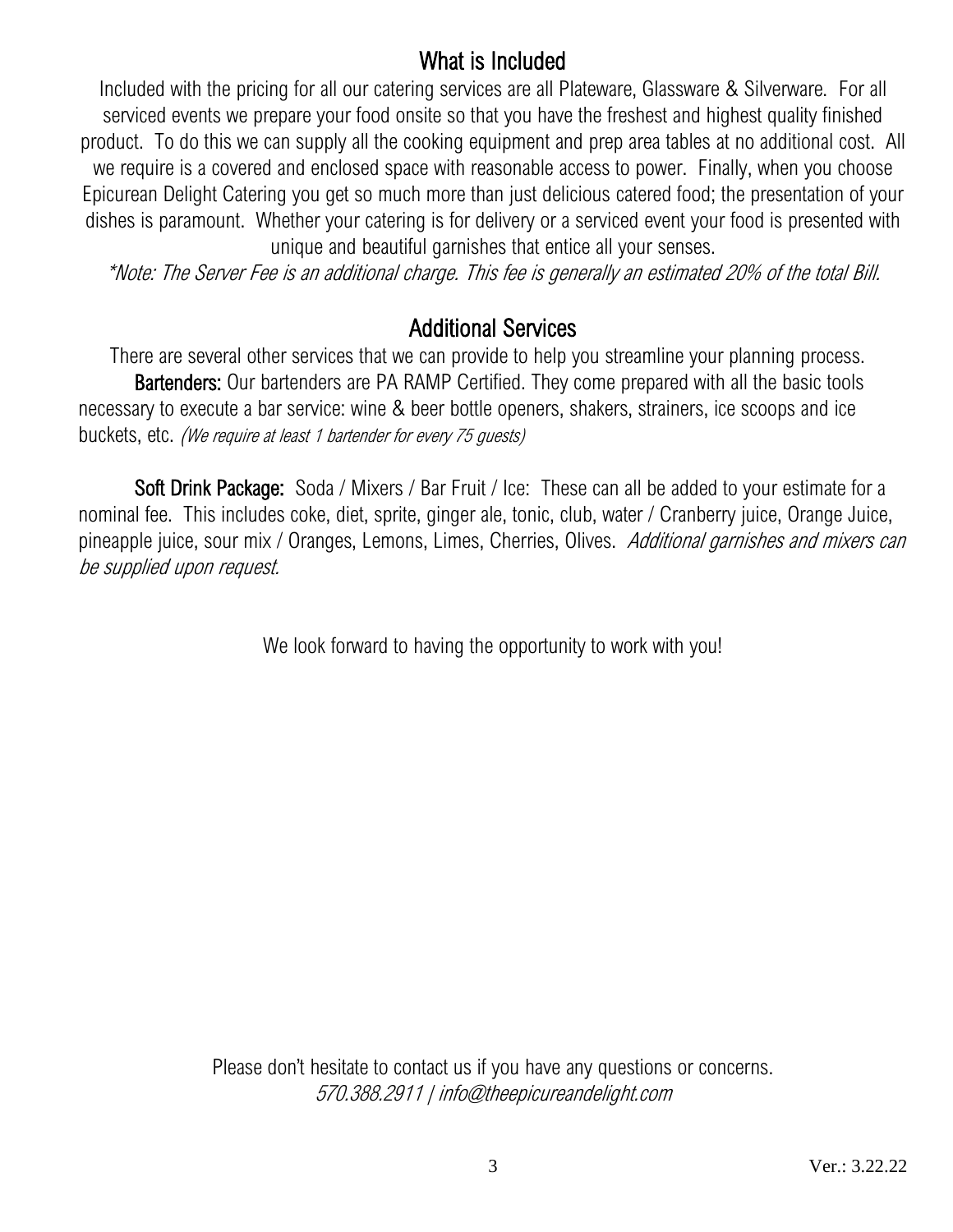## **MENU CONTENTS**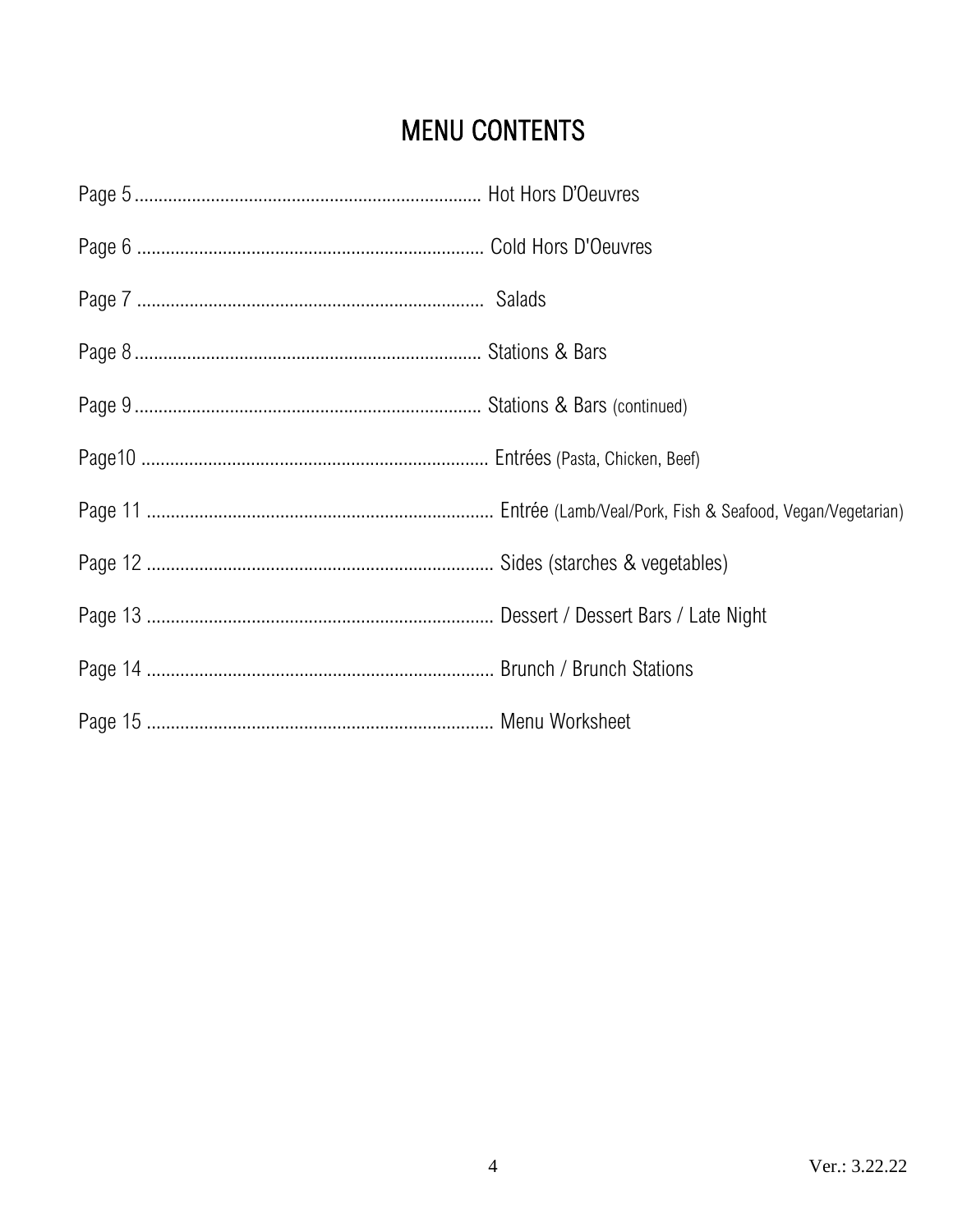*We often recommend selecting 5 to 6 Hot and/or Cold passed Hors D' Oeuvres. Unless you would like to also include a Stationery Hors D' Oeuvres, then we would recommend choosing 3 to 4 passed Hors D' Oeuvres.*

# HORS D'OEUVRES - HOT

- Arancini with marinara dip
- Bacon wrapped dates stuffed with goat cheese
- Beef tenderloin on a crispy potato slice with crème fraiche and balsamic glaze
- Blackened ahi tuna on a crispy wonton with kani salad, spicy mayo, & fresh cilantro
- Blackened ahi tuna on a crispy wonton with wasabi dip,
- preserved lemon, & pickled onion
- Buffalo Chicken Spring Roll with homemade bleu cheese dressing
- Beer battered asparagus with lemon aioli
- Cheesesteak Egg Roll
- Cheddar bacon grit cake with shrimp and tasso gravy
- Chicken and Waffle Bite with tabasco maple syrup
- Coconut shrimp with apricot dip
- Corn fritters with tabasco syrup
- Cornbread tart with pulled pork and pickled onion
- Crab croquettes with pickled mango and lemon aioli
- Crab cakes with remoulade
- Cornmeal fried oysters with spicy remoulade
- Homemade potato chips with melted gorgonzola and balsamic reduction
- Panko Crusted Eggplant Parmesan Stack
- Empanada served with chipotle aioli and chimichurri
- Fresh mozzarella and basil wontons with marinara dip
- Lamb meatball with tzatziki, cucumber, and crumbled feta
- Lobster beignets with sriracha aioli
- Chicken Marbella Skewers (marinated Mediterranean chicken with olives and caramelized apricots)
- Mini grilled cheese and tomato soup
- Mini pierogis with red onion marmalade
- Mini pierogis with smoked salmon, crème fraiche, & caviar
- Mini macaroni and cheese on Chinese spoons
- Mini meatballs (Swedish or Italian Style with Marinara)
- Peking duck bao bun with hoisin and house pickles
- Phyllo triangles with roasted eggplant, dates, golden raisins, feta & onion
- Polenta cakes with goat cheese and tomato jam
- Pork Potstickers with teriyaki glaze
- Sausage stuffed mushrooms
- Scallops wrapped in bacon with apricot glaze
- Seared tuna skewer with wasabi dip, pickled ginger, & house pickled cucumber
- Tempura shrimp with honey ginger BBQ
- Tenderloin crostini with horseradish and red onion jam
- Thai spring rolls with red chili dip
- Warm homemade pretzels with beer dip

- MINI SLIDERS (hot) (all our slider buns are house made by our skilled pastry chefs)

-Crispy Chicken Katsu with Korean BBQ sauce, pickled

carrot, & scallion aioli

-Cubano with roast pork, ham, Swiss, deli mustard, & fresh pickles

-Lobster Rolls on homemade mini brioche rolls

-Philly Cheesesteak with caramelized onions

- -Mini Cheeseburger
- -Vietnamese Tofu Banh mi with pickled vegetables, herb aioli, & fresh cilantro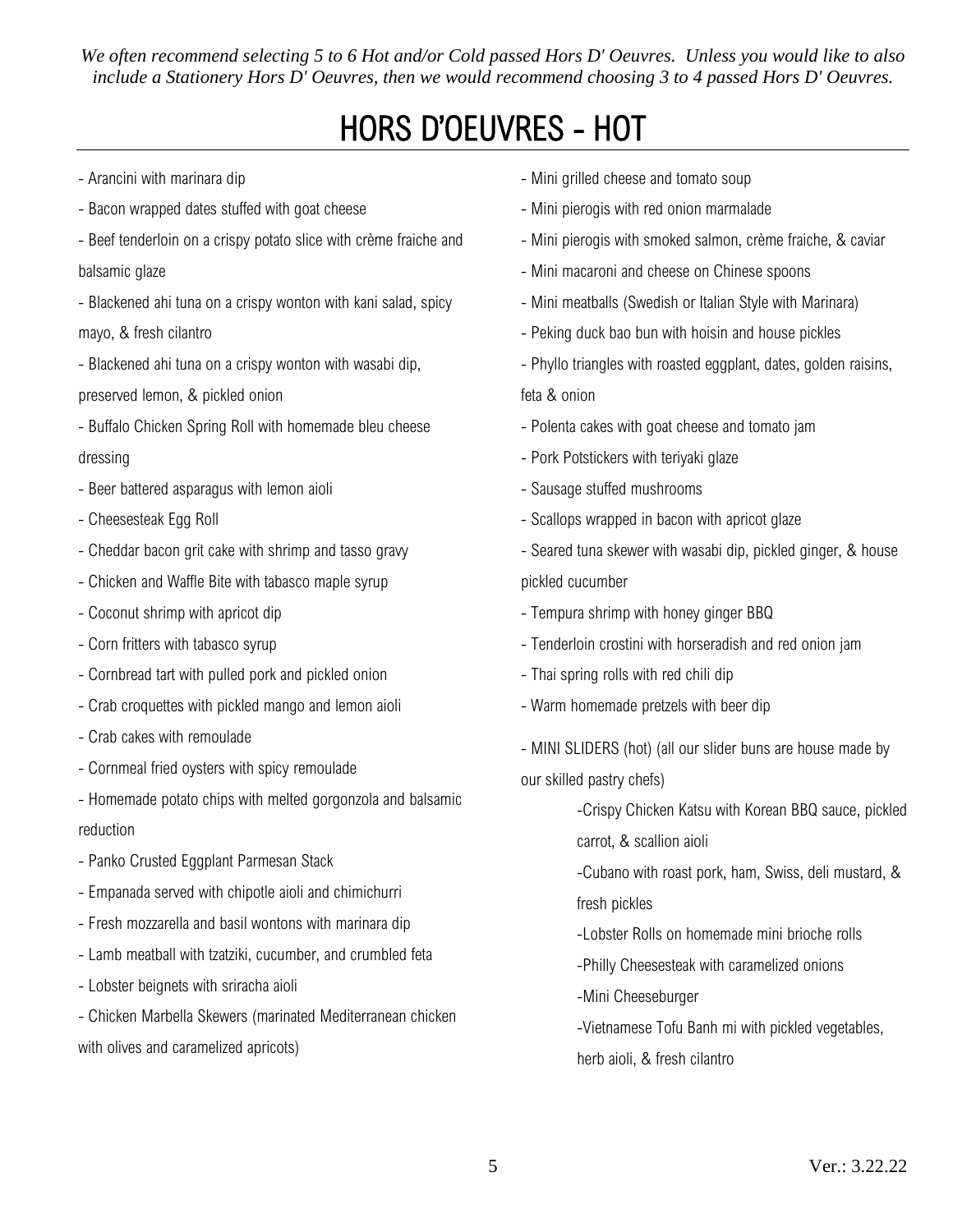# HORS D'OEUVRES - COLD

-Antipasto skewer (fresh mozzarella, olives, marinated tortellini, genoa salami, pepperoncini, artichoke heart, and fresh basil)

- Asian noodle salad in Chinese take-out containers with chop sticks

- Assorted spring rolls with dipping sauces
- Caesar salad spring rolls with prosciutto
- Caesar Salad in mini Parmesan cups
- Cucumber canape with dill cream cheese, smoked salmon, and capers
- Crostini with goat cheese, fig jam, candied prosciutto, and balsamic glaze
- Crudité with dip
- Deviled quail egg with bacon jam
- Epicurean sushi rolls with sauces
- Fresh fruit skewers with dip
- Lump crab salad with mango avocado salsa, pineapple, &

cantaloupe puree

- Maple cashew popcorn
- Parmesan crisp with goat cheese and caramel fruit and nut topping
- Parmesan cups with Caesar salad filling
- Pear and Manchego crostini with arugula drizzled with Mike's hot honey
- Roasted garlic shrimp cocktail with remoulade
- Shrimp cocktail
- Smoked chicken salad on wonton crisps
- Stuffed grape leaves with garlic aioli
- Tomato Bruschetta
- Watermelon feta skewer with honey lemon vinaigrette and fresh mint
- Watermelon Gazpacho Shooter

#### MINI SLIDERS (cold)

- BAT Bacon Arugula Tomato on House Made black pepper biscuits
- Beef Tenderloin on slider bun with horseradish and red onion marmalade
- Ham and Brie with Red Pepper Jelly on goat cheese biscuit
- Smoked Chicken Salad with Roasted Red Peppers and Herb Aioli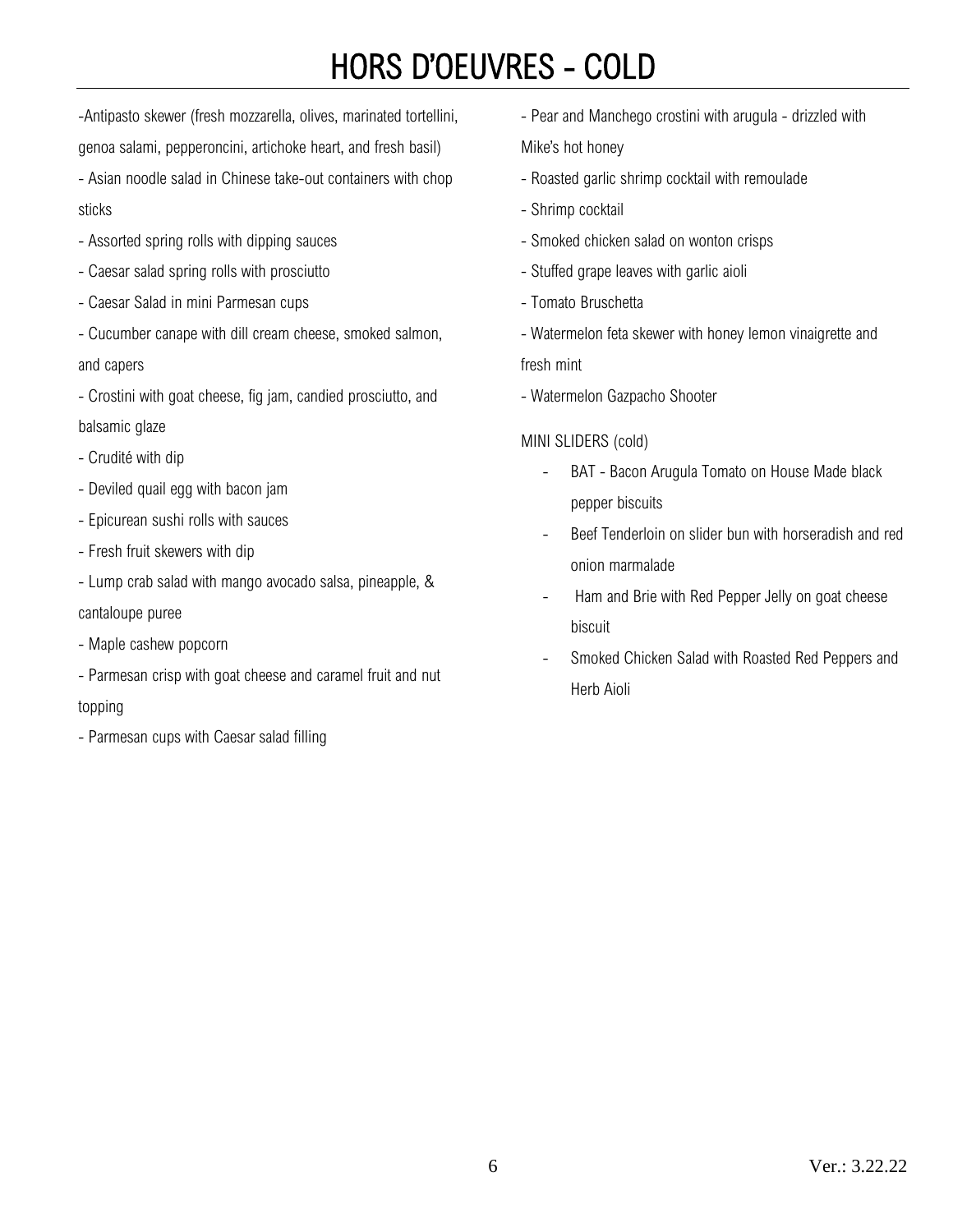- Arugula, watermelon, and feta salad with honey lemon vinaigrette

- Baby greens with feta pistachios, raspberries, kalamata olives, goat cheese balls, red onion, and house balsamic vinaigrette

- Baby Spinach with fiji apple, gorgonzola, and bacon mustard vinaigrette

- Bibb salad with green goddess dressing

- Blue cheese soufflé on greens with French baguette slices and fresh raspberries

- Caesar salad with house made croutons

- Caprese Salad (Vine ripened tomato and mozzarella salad with balsamic vinaigrette)

- Fried Green Tomato and Arugula Salad with Romesco Vinaigrette and Candied Bacon

- Kale and shaved Brussel sprout salad with dried cherries, walnuts, apple slices and apple cider vinaigrette

- Panzanella salad

- Poached Pear Salad with baby greens, crumbled Vermont cheddar, candied walnuts, and white balsamic vinaigrette

- Red quinoa salad with spicy lime dressing

- Roasted beet, arugula, goat cheese, walnuts, butternut, dried cranberries, and sherry vinaigrette

- Wedge salad with chopped peppers, tomatoes, onion, bacon, blue cheese crumbles, homemade blue cheese dressing and vinaigrette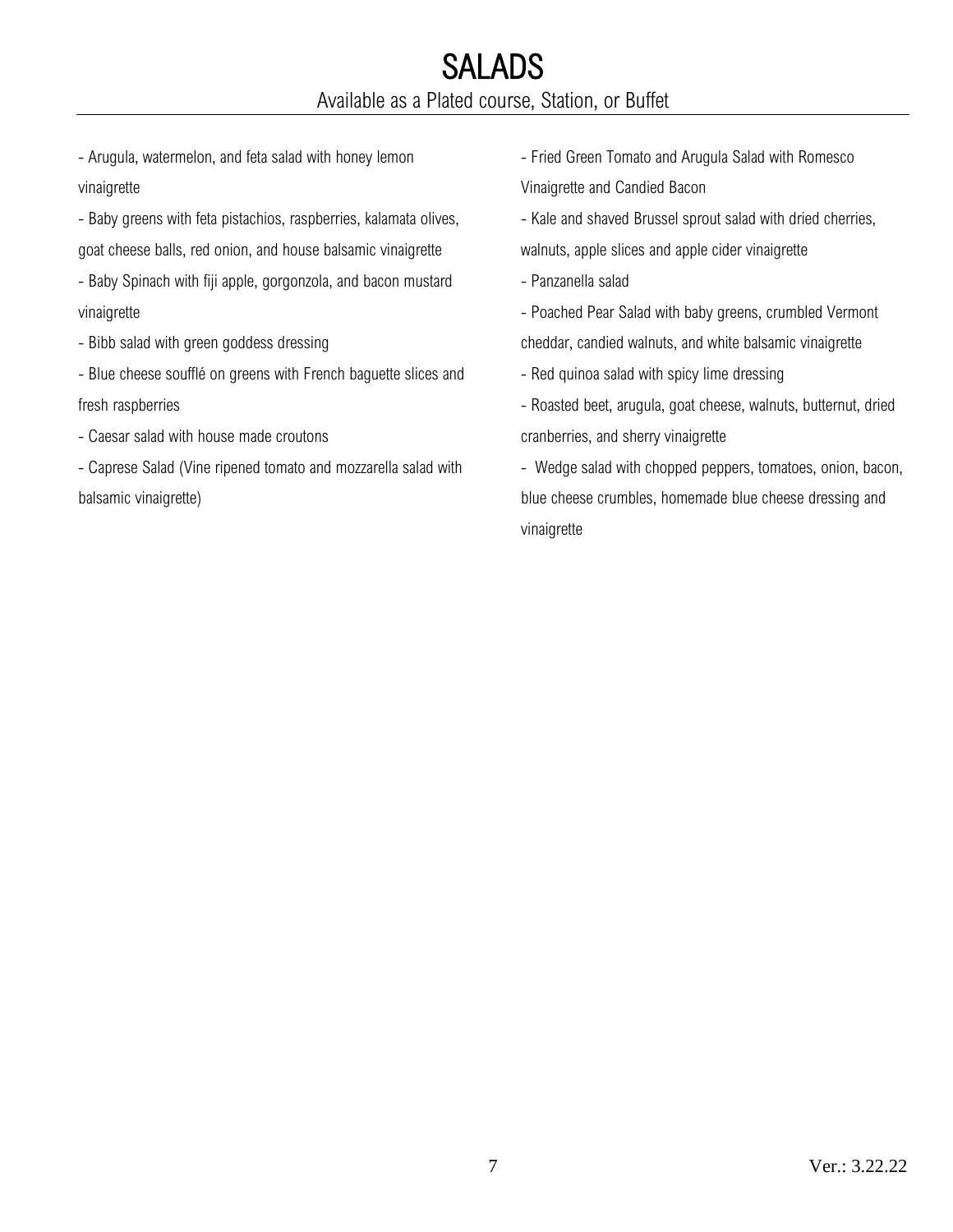### ANTIPASTO BAR

Featuring over 40 Italian dishes. A grand assortment of Italian meats, cheeses, and whole breads. There is an array of olives, beans, bruschetta toppings, assorted salads, grilled vegetables and much more.

### SCALED ANTIPASTO BAR

A version of the Antipasto station scaled with a fewer number of dishes, but no less stunning of a visual display of assorted of Italian meats, cheeses, and whole breads. There is an array of olives, beans, grilled vegetables and more.

### CHEESE & CHARCUTERIE DISPLAY

An assortment of domestic & imported cheeses and Italian meats accompanied with crostini, olives, dried fruits, toppings, spreads, and artisanal breads

### ASIAN STATION

Pad Thai, pork pot stickers, sushi, spring rolls, Thai spring rolls, General Tso's chicken and Asian rice.

### BARBEQUE STATION

Chicken, ribs, and pulled pork sliders with a variety of BBQ sauces served up with macaroni and cheese, potato salad, braised collard greens, coleslaw, baked beans, corn on the cob, biscuits & corn bread.

### BURGER AND BRAT BAR

Hamburgers, Cheeseburgers, Salmon Burgers, and Homemade Black Bean Burgers and Beer Braised Locally Made Bratwurst Grilled to order and served with an array of ketchups, mustards, aioli's, and toppings.

\*Beyond burgers can be added or substituted

### COMFORT FOOD STATION

Turkey, gravy, mashed potatoes, bourbon sweet potatoes, stuffing, fresh cranberry relish, Brussel sprouts, carrots, cauliflower, pearl onion au gratin & homemade fresh biscuits.

### GRILLED FLATBREAD STATION

Chef's Selection of Grilled Flatbreads Prepared to order along with a selection of toppings for your guests to customize.

- -Margarita (fresh tomato, basil, and mozzarella)
- -Kale, Garlic, and Ricotta
- -Braised Pork, BBQ sauce, Candied Jalapenos, Pickled Onion

-San Marzano tomato sauce, shredded mozzarella, pepperoni, and crumbled Italian sausage

-Mushroom and Fontina with Truffle Oil

### GRILL STATION

All grilled to order for your guests

(chef's suggestion: choose between 2-4 selections)

- Tequila marinated skirt steak with assorted sauces
- Balsamic marinated hanger steak with bourbon chutney
- Lemon marinated chicken and red pepper kabobs with herb aioli
- Grilled Thai Chicken Skewers with peanut sauce
- Cedar Plank Salmon with soy apricot ginger glaze

-Grilled Swordfish Kabobs with lemon herb oil and citrus fennel slaw

- Curry Tofu
- Marinated Grilled Vegetable Stacks

#### MEDITERRANEAN BAR

Olives, Grape leaves, Hummus, Baba ghanoush, Pita, Tzatziki Sauce, Falafel, Lamb & Chicken Kabobs and Tabouleh.

### PAELLA

A classic Spanish dish with chicken, chorizo, shrimp, clams, and saffron rice made to order in our authentic paella pan.

### RAW BAR

Fresh clams and oysters shucked to order, shrimp cocktail, mussels, mini lobster tails, crab legs and claws, calamari, scallops, seafood salads and a smoked salmon display with assorted sauces and mignonettes.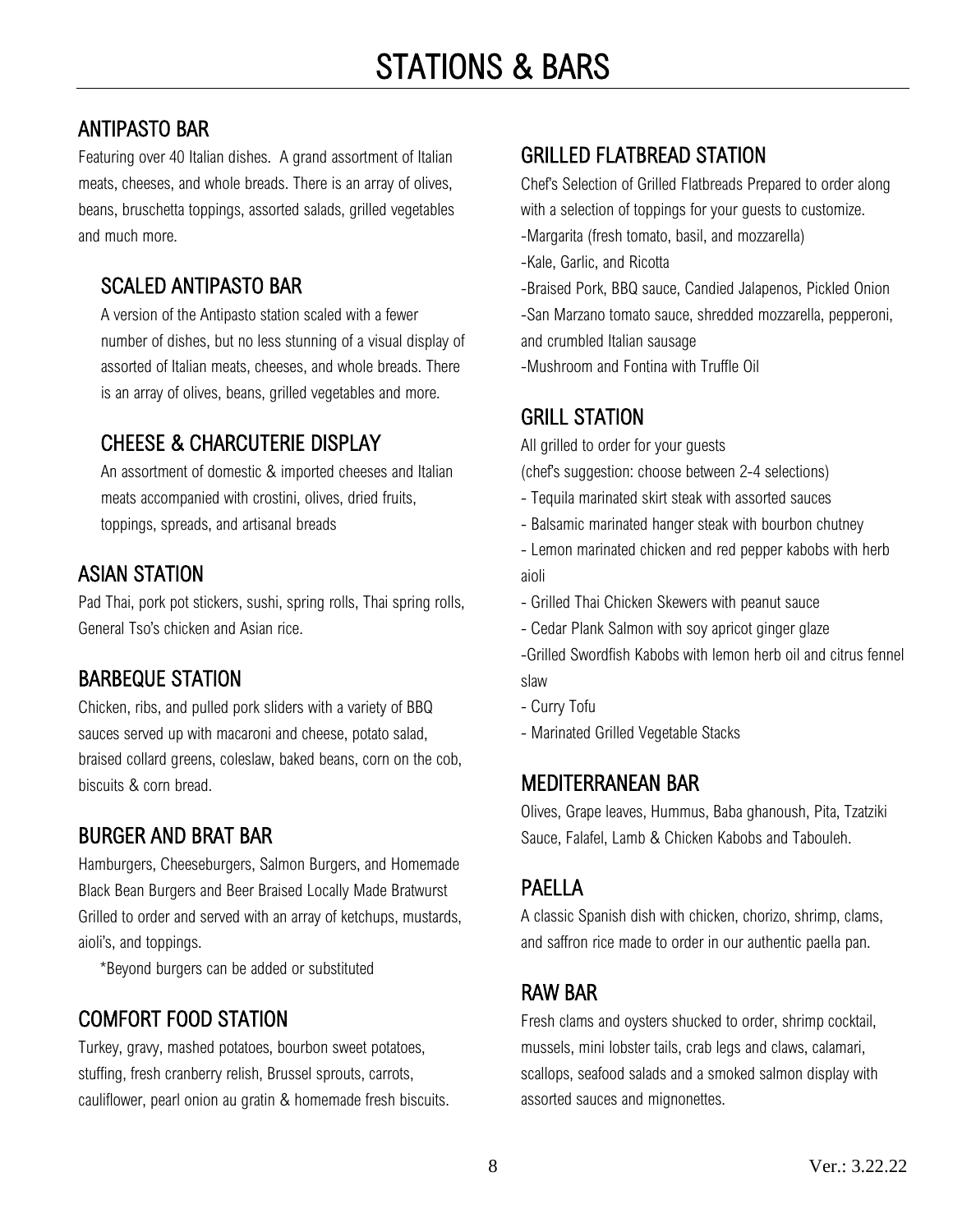### PASTA STATION

(Choose any 3 pastas from our Pasta Section) Sauteed to order for your guests.

### POTATO PANCAKE BAR

Potato pancakes cooked to order with assorted toppings to choose from to make your own special pancake.

### SALAD and SOUP TABLE

Choose 2 of the following Salads

- Epicurean 8 green (see Salads for details)
- Classic Caesar Salad
- Seasonal Salad

Choose 2 of the Following Soups

- Wild Mushroom Cream Soup
- Lemon Chicken Orzo
- Spring Vegetable Minestrone
- Butternut Squash with Maple Pepitas
- Tomato Bisque with Basil Oil Croutons
- Potato Corn Chowder
- Sausage & Kale

Served with a variety of artisanal breads and coordinating garnishes

### SLIDER STATION

(chef's suggestion: choose 3-4 varieties)

- Mini lobster roll Cubano Pulled pork
- Beef tenderloin with horseradish and red onion marmalade
- Buffalo chicken on a bleu cheese biscuit
- Smoked chicken salad with roasted red pepper and herb aioli
- Tofu banh mi Mini cheeseburger Shrimp po boy
- Mini Philly cheesesteak

### STEAKHOUSE SURF AND TURF STATION

SURF: Roasted Garlic Shrimp Cocktail and Mini Crabcakes TURF: Roasted NY Strip or Tenderloin served with an array of sauces.

Classic Mashed and Bourbon Mashed Sweet Potatoes with a selection of toppings.

Roasted Asparagus with Lemon Aioli.

### STREET TACO BAR

-Tacos al pastor with grilled pineapple and chipotle crema

-Blackened shrimp tacos with mango avocado slaw with sriracha aioli

-Korean skirt steak taco with Korean BBQ sauce and house pickled vegetables

-Classic Tacos with ground beef, shredded chicken, hard and soft taco shells

- -Mexican Street Corn
- -Rice and Beans

-Guacamole made to order on the station

An array of toppings including fresh salsas, queso, sour cream, lettuce, tomato, onions, chorizo, cheeses, and more!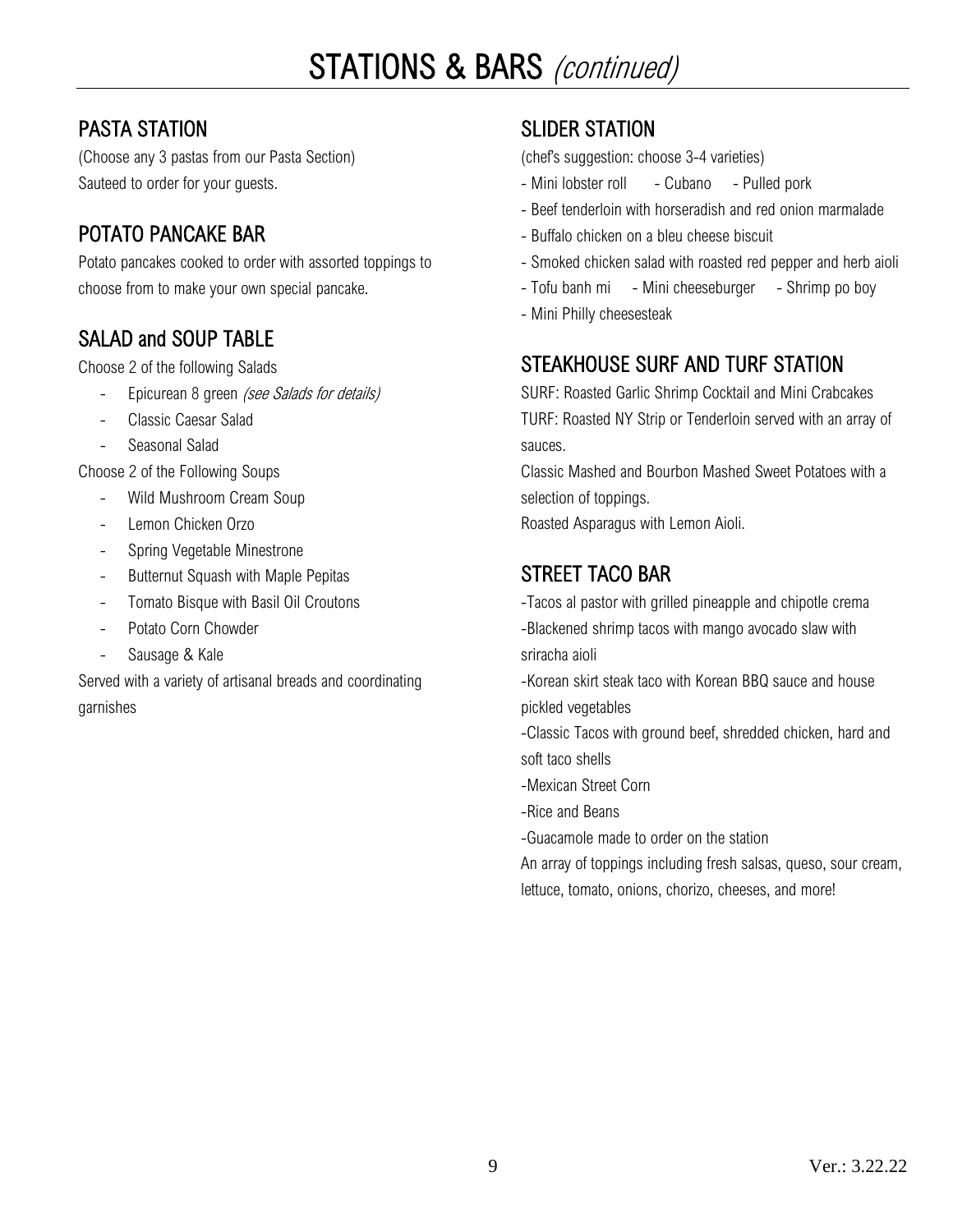# ENTREES

### PASTA

- Baked butternut farfalle with sage
- Rigatoni with pork ragout
- Butternut squash ravioli with maple cream sauce and spiced pecans ::or:: sage brown butter and pecans
- Cavatappi with Arrabiatta
- Creamy farfalle with mushrooms, asparagus, and walnuts
- Gemelli with sausage and pepper ragout
- Mediterranean pasta with olives, slow roasted tomatoes, feta, Olive oil, garlic, and pinenuts
	- CHICKEN

- Airline Chicken with mushroom duxelle and honey lemon beurre blanc

- Almond crusted chicken with white grape sauce
- Buttermilk fried chicken with jalapeno kumquat marmalade
- Chicken with brie pesto, apricot glaze and toasted almonds
- Chicken française
- Chicken with ham and cheese and tomato cream wine sauce
- Chicken marsala
- Chicken Milanese with micro green salad, olive oil and lemon
- Chicken with mustard mascarpone marsala sauce
- Chicken Saltimbocca
- Cornmeal crusted chicken with creole mustard sauce
- Grilled lemon marinated chicken and red pepper kabobs
- Parmesan crusted chicken with balsamic slow roasted tomatoes, mozzarella and balsamic glaze
- Ricotta and spinach stuffed chicken breast with puttanesca sauce
- Fettucine with creamy alfredo
- Orecchiette with broccoli rabe, olive oil, garlic, Italian sausage, and red pepper flakes
- Homemade lasagna rolls
- Penne vodka
- Pappardelle Bolognese
- Rigatoni with ricotta, broccoli, bacon, and roasted tomatoes
- Gnocchi with tomato mushroom cream sauce
- Pasta salad with spinach, roasted red pepper, feta, almonds, and honey lemon dressing
- Wild Mushroom Ravioli with truffle mascarpone cream sauce

#### **BFFF**

- Balsamic marinated pepper hanger steak with bourbon chutney
- Herb crusted beef tenderloin with porcini red wine pan sauce and crispy shiitakes
- Beef Tenderloin with lump crab meat and lemon butter wine sauce
- Beef tenderloin with choice of
	- -au poivre
	- -warm horseradish sauce
	- -mushroom madeira
	- -blue cheese leek cream sauce
- Steak Involtini with mozzarella, pecorino, fresh basil, and

tomato ragout

- Braised beef short ribs
- Prime rib au jus
- Tequila marinated skirt steak with chimichurri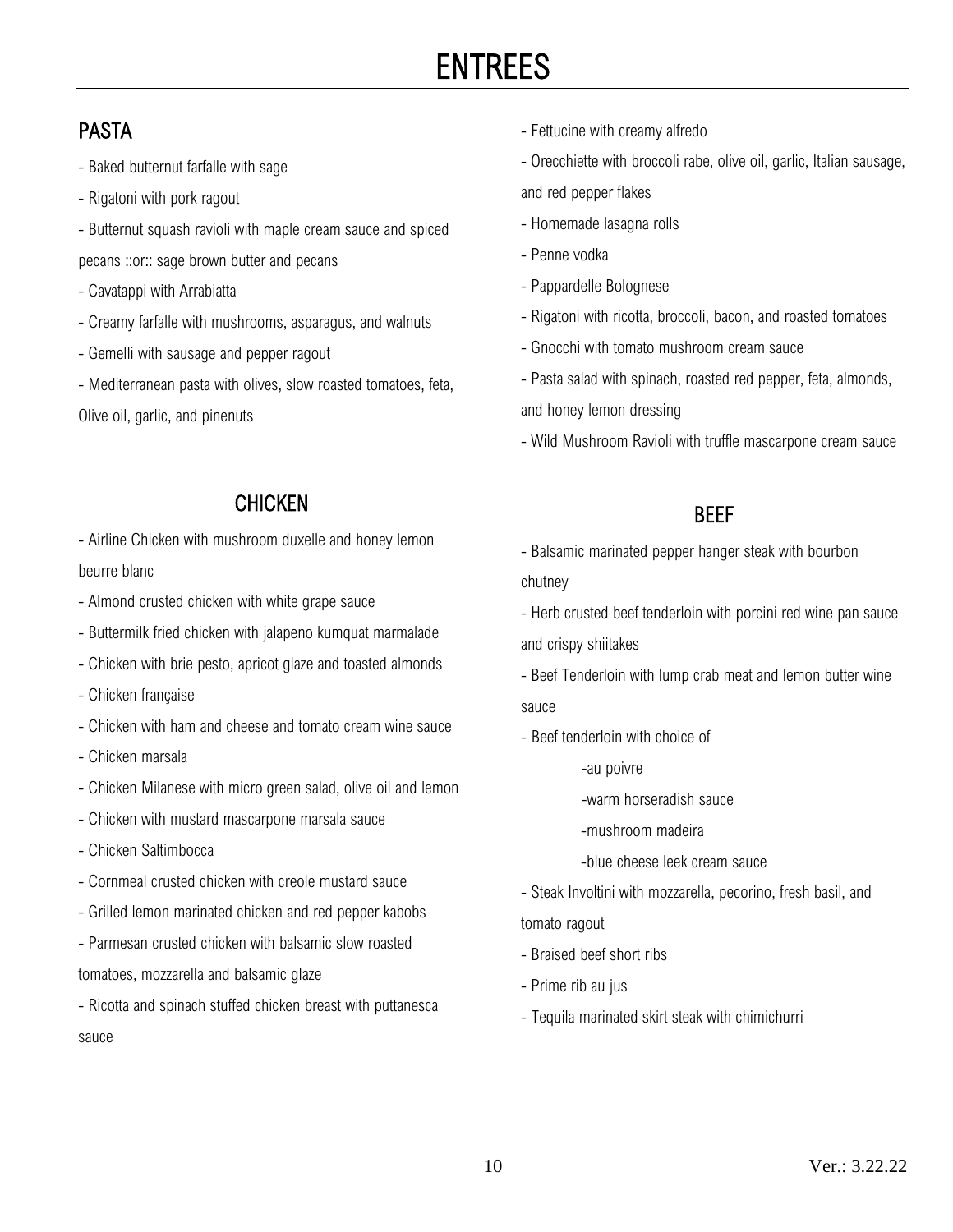# ENTREES (continued)

### LAMB / VEAL / PORK

- Garlic herb crusted baby rack of lamb chops with mint oil
- Grilled marinated veal chop with prosciutto and fontina
- Veal Osso Bucco with gremolata
- Spinach and mushroom stuffed veal breast with pan gravy
- Veal scallopini with madeira and porcini mushrooms
- Barbeque pulled pork
- Grilled bone in pork chop with tomato ragout and basil oil
- Chili rubbed pork tenderloin with BBQ apricot glaze and pepper relish
- Walnut and spinach stuffed pork tenderloin with garlic brown sugar glaze
- Whole roast suckling pig with BBQ and cherry onion relish

### FISH & SEAFOOD

- Cedar plank salmon with apricot ginger soy glaze
- Roasted Salmon with Herb Mustard Glaze
- Crab cakes with tomato ginger jam
- Flounder Française
- Grilled salmon with peach BBQ sauce
- Butter and white wine poached salmon with dill sauce
- Seared Scallops with romesco sauce
- Grouper with honey lemon beurre blanc and citrus fennel slaw
- Sea bass with parmesan crust with tomatoes, capers and olives

#### VEGAN / VEGETARIAN DISHES

- Vegetable 4 cheese lasagna
- Black bean cake with tomato, avocado, cornbread croutons
- Cornmeal crusted polenta with boursin cheese and spinach
- Curried vegetables over basmati rice
- Feta and spinach cous cous cakes with roasted asparagus,

goat cheese and pine nuts

- Quinoa cakes with tomato and eggplant ragout
- Vegan Bolognese with cashew parmesan
- Wild Mushroom Strudel with Pepita pesto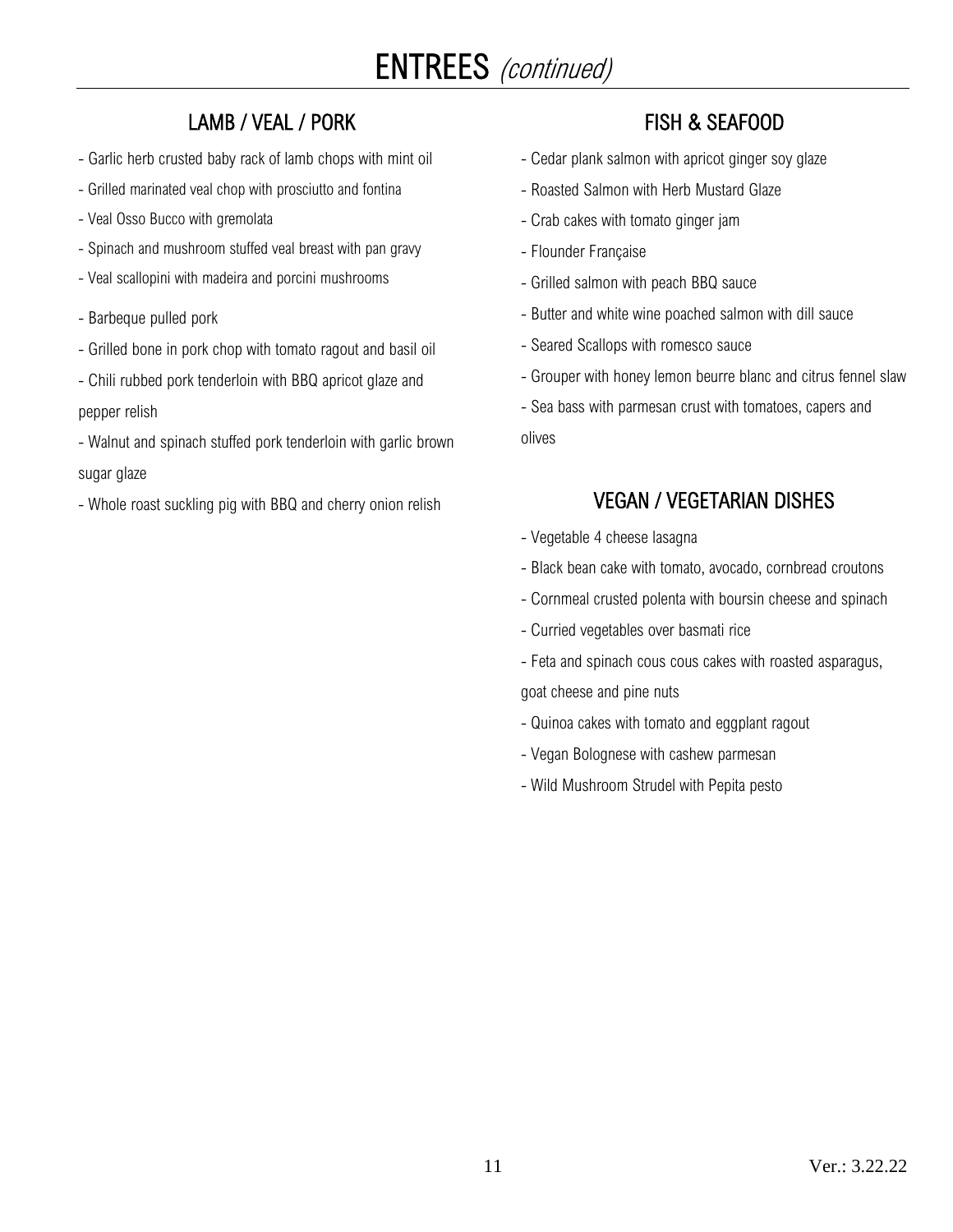### GRAINS/RISOTTO/POLENTA

- Garden rice pilaf
- Harvest wild rice with nuts and berries
- Ancient grain pilaf with caramelized onion, artichokes, and

#### golden raisins

- Spanish rice
- Farro salad with feta, mint, cucumbers, tomatoes & lemon oil
- Creamy Mascarpone Polenta
- Pancetta Pea Risotto
- Wild Mushroom Risotto

### POTATOES

- Greek potatoes with lemon vinaigrette and kalamata olives
- Hot German potato salad
- Potato gratin with garlic and gruyere
- Quarter size tri-color potatoes with garlic and rosemary
- Roasted sweet potato and butternut hash
- Stuffed baby red potatoes
- White and sweet potato gratin with shallots
- French country herb potato salad
- Grilled red potato salad with bacon blue cheese vinaigrette
- Potato salad
- Parsnip Potato Puree
- Parmesan Truffle Roasted Potatoes
- Roasted sweet potato salad with balsamic chutney

#### MASHED VARIETIES

- Bourbon sweet
- Classic
- Crème fraiche and Chive
- Horseradish
- Roasted Garlic
- Red Beet Mashed Potato
- White truffle

## SIDES VEGETABLES

- Asparagus bundles
- Broccolini with garlic and pine nuts
- Corn soufflé
- Crispy Brussel Sprouts
- Creamed spinach
- Green beans with shallots
- Green beans with toasted walnuts and dried cherry vinaigrette
- Ratatouille
- Grilled vegetable stacks
- Grilled baby bok choy with sesame ginger
- Rainbow carrots with butter, honey, and tarragon
- Roasted cauliflower with Kalamata olive vinaigrette
- Roasted root vegetables
- Sauteed Zucchini with garlic and parmesan
- Sauteed Swiss chard with olive oil, garlic, and red pepper

flakes

- Snap peas and green beans with arugula mint pesto
- Thai asparagus with fried meyer lemon
- Black bean and corn salad
- Roasted mushrooms with shallot white wine glaze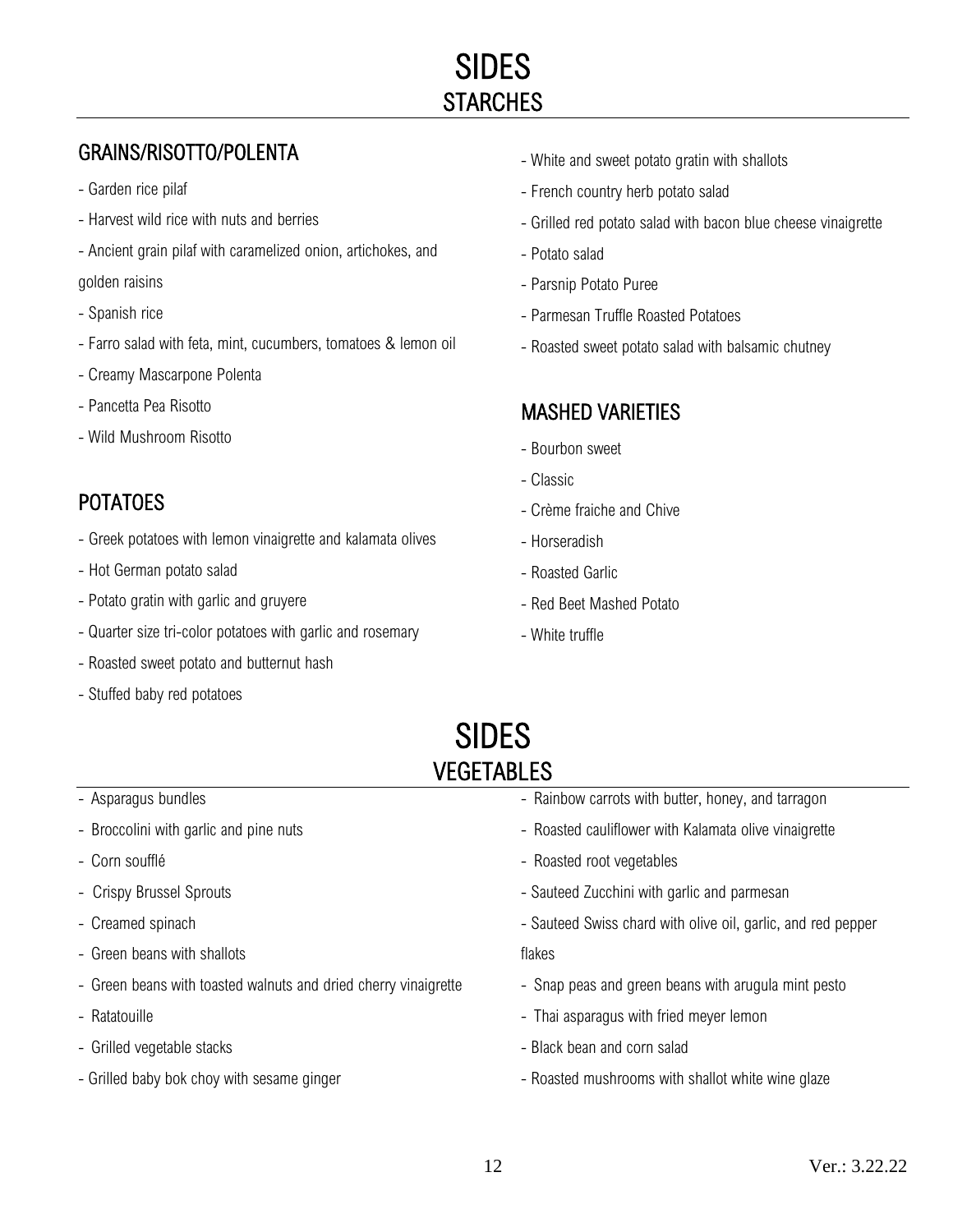## DESSERT

#### CAKES Allow us to create your perfect cake

- Chocolate  **Vanilla Bean**
- Red velvet Banana
- Carrot  **Hummingbird**
- Lemon Blueberry

#### **CHEESECAKES**

- 
- 
- 
- 
- Banana pudding Chocolate chip cookie dough
- Cappuccino  **Key lime white chocolate**
- Cookies & cream Rum roasted pineapples

#### OTHER SPECIALTIES

- Apple crisp with vanilla sauce Banana Brûlée
- Assorted bread puddings Bananas Foster
- Chocolate decadence Crème Brûlée
- Death by chocolate Fresh fruit tarts
- Peanut butter brownie trifle Tiramisu
- Swedish rice cream
- Orange shortcakes with fresh berries and whipped cream

#### ASSORTED FINGER PASTRIES

- Small pick-up pieces of amazing flavors. An assortment of chocolate, raspberry, lemon, almond joy, brownie bonbons, petite fours, and more

# DESSERT BARS

#### ICE CREAM BAR

2 to 4 flavors of locally made ice cream and an extensive variety of toppings and sauces. Chocolate candies, sprinkles, gummies, chocolate sauce, caramel sauce, peanut butter sauce. Beautifully displayed for you and your guests.

#### PIE BAR

j

A variety of our handmade pies including Apple, Blueberry, Peanut Butter, Chocolate Cream, Lemon Meringue, Pecan, Pumpkin, Coconut Cream, Key Lime, & more. Whipped cream and/or Ice Cream can also be added.

#### S'MORES BAR

Perfect for Backyard Parties or Events with access to fire pits. You provide the fire... we'll provide the rest. There's so much more to this than your basic Marshmallow, Chocolate Bar & Graham Cracker.

#### COOKIE & BROWNIE BAR

Chocolate Chip, Peanut Butter, Oatmeal Raisin, & Double-Chocolate Chunk cookies. Double-Fudge, Chocolate Peanut Butter, & S'mores.

# LATE NIGHT

- Fried zeppole with cinnamon sugar or powdered sugar
- Homemade doughnuts and local apple cider
- Loretta's caramel popcorn with cashews
- Mini cheeseburgers and fries
- Mini grilled cheese and tomato soup
- Mini Philly cheesesteak sliders
- Old forge pizza
- Soft pretzels with beer cheese
- 
- 
- 
- 
-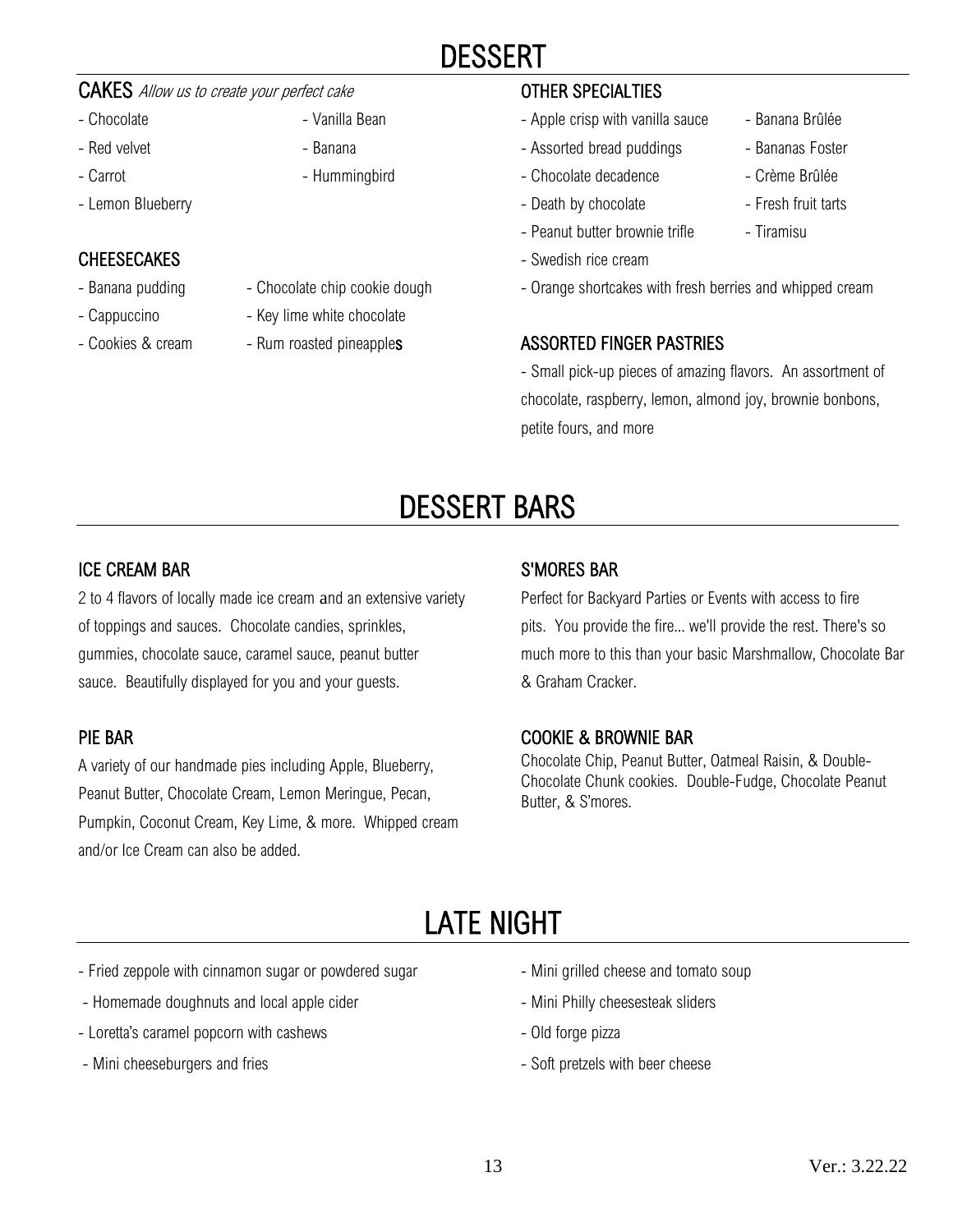## BRUNCH

- Angel food French toast with mascarpone, raspberry jam, and

Gran Marnier sauce

- Assorted sweetbreads, muffins and Danish
- Assorted Tea Sandwiches
- Assorted Quiche
- Assorted Bagels with cream cheese
- Croque Madame; Fried ham & gruyere topped with fried egg and béchamel
- Eggs Benedict: Traditional *or* Add mini crab cakes and

hollandaise  $\alpha$ Add fried green tomatoes

- Fresh Fruit Platter
- Thick-cut Maple Bacon
- Potato Chorizo Hash
- Potatoes O'Brien; potatoes sauteed with bell peppers & onions
- Sausage gravy over homemade biscuits
- Scotch eggs with Dijon sauce
- Shrimp and grits with tasso gravy
- Smoked Salmon with Herb Crème Fraiche
- Jalapeno cheddar grits

# BRUNCH STATIONS

#### Fresh Juice Bar:

A bounty of seasonal fruits to make a custom blend of Fresh made juices that our staff will concoct in our juice machine

#### Avocado Toast Bar

- Toasted Italian focaccia with avocado, burrata, crispy bacon, and balsamic glaze

- Toasted ciabatta with avocado spread, crumbled chorizo, sunny side up eggs, cilantro, and quest fresco cheese

- Toasted ciabatta with sliced avocado, herb cream cheese spread, smoked salmon, hard-boiled egg, capers, and fresh chives

- Toasted baguette with avocado spread, grilled peach salsa, candied walnuts, arugula, white balsamic, and mikes hot honey

#### Waffle Station

Waffles cooked to order with a large array of toppings including syrups, sweet & hot sauces, fresh berries, nuts, jams, whipped cream & more.

Add in our homemade fried chicken for an ultimate chicken and waffle bar.

#### Yogurt, Granola, and Berry Bar

An assortment of yogurts with a rustic granola and a grand assortment of berries and other various toppings.

#### Omelet Station

Omelets made to order with large selection of toppings, such as: spinach, mushrooms, peppers, onions, scallions, tomatoes, bacon, sausage, ham, smoked salmon cheddar, brie, cream cheese, flour tortillas, salsa & more

#### French Toast Bar

Includes the following preparations:

- Cinnamon raisin with cream cheese
- Angel food cake with Gran Marnier sauce, mascarpone, & raspberries
- Peanut butter and banana with chocolate sauce
- Brie stuffed Challah with bananas foster
- Ham & cheese with mustard sauce
- Krispy Kreme French toast

Toppings: Maple syrup, powdered sugar, cinnamon sugar, whipped cream, & assorted fresh berries.

#### Bloody Mary Bar: (alcohol *not* included)

Includes a choice of Mild or Spicy Bloody Mary mix along with the option to add the following ingredients:

Tabasco sauce, Lemons, Limes, Worcestershire sauce, Horseradish, Celery stalks, Pickle Spears, Pickled Asparagus, Pickle Spears, Olives, Pepperoncini, Jalapeno, Crispy Bacon, Cherry Tomatoes, Chilled Shrimp & Caper Berries